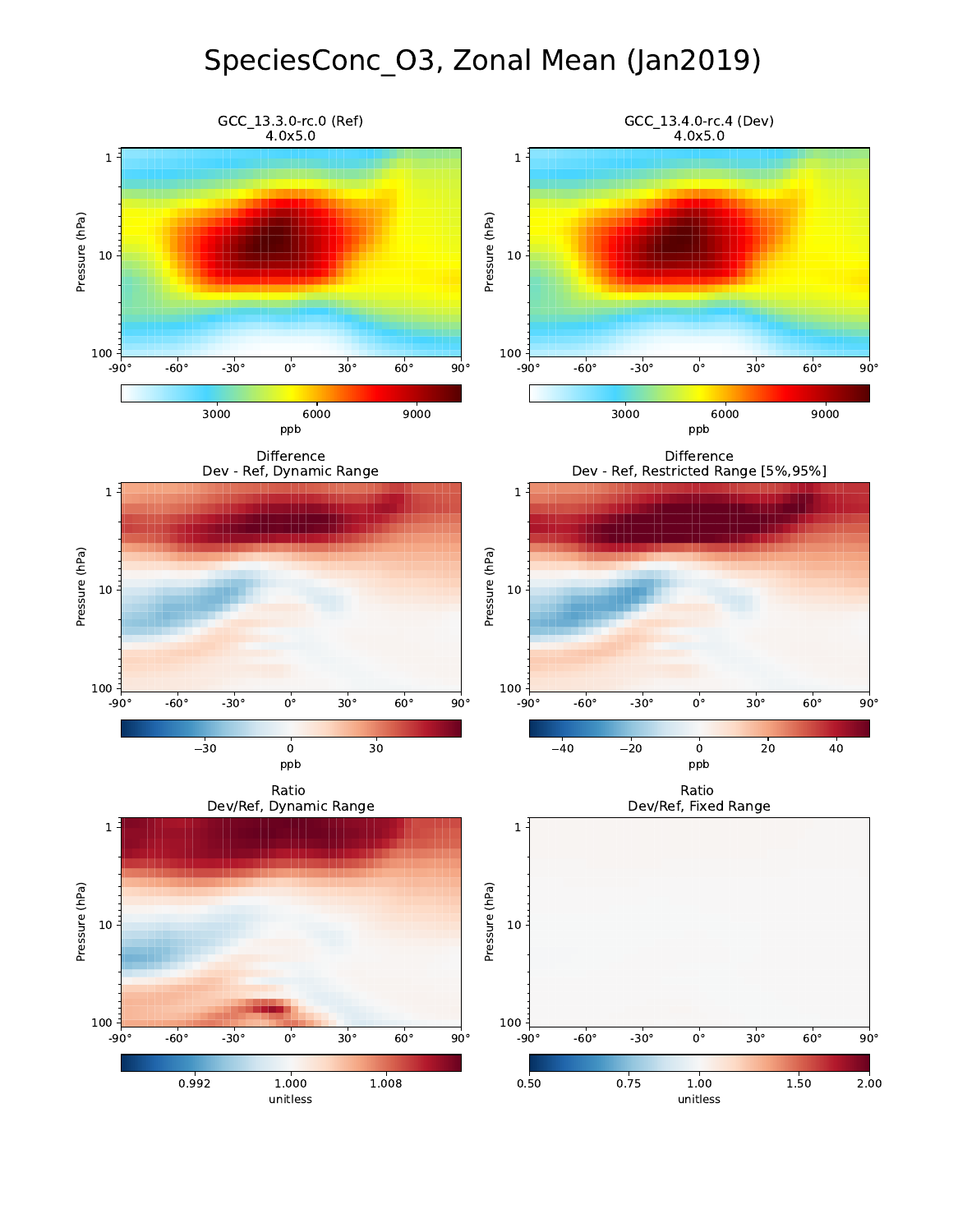## SpeciesConc\_CO, Zonal Mean (Jan2019)

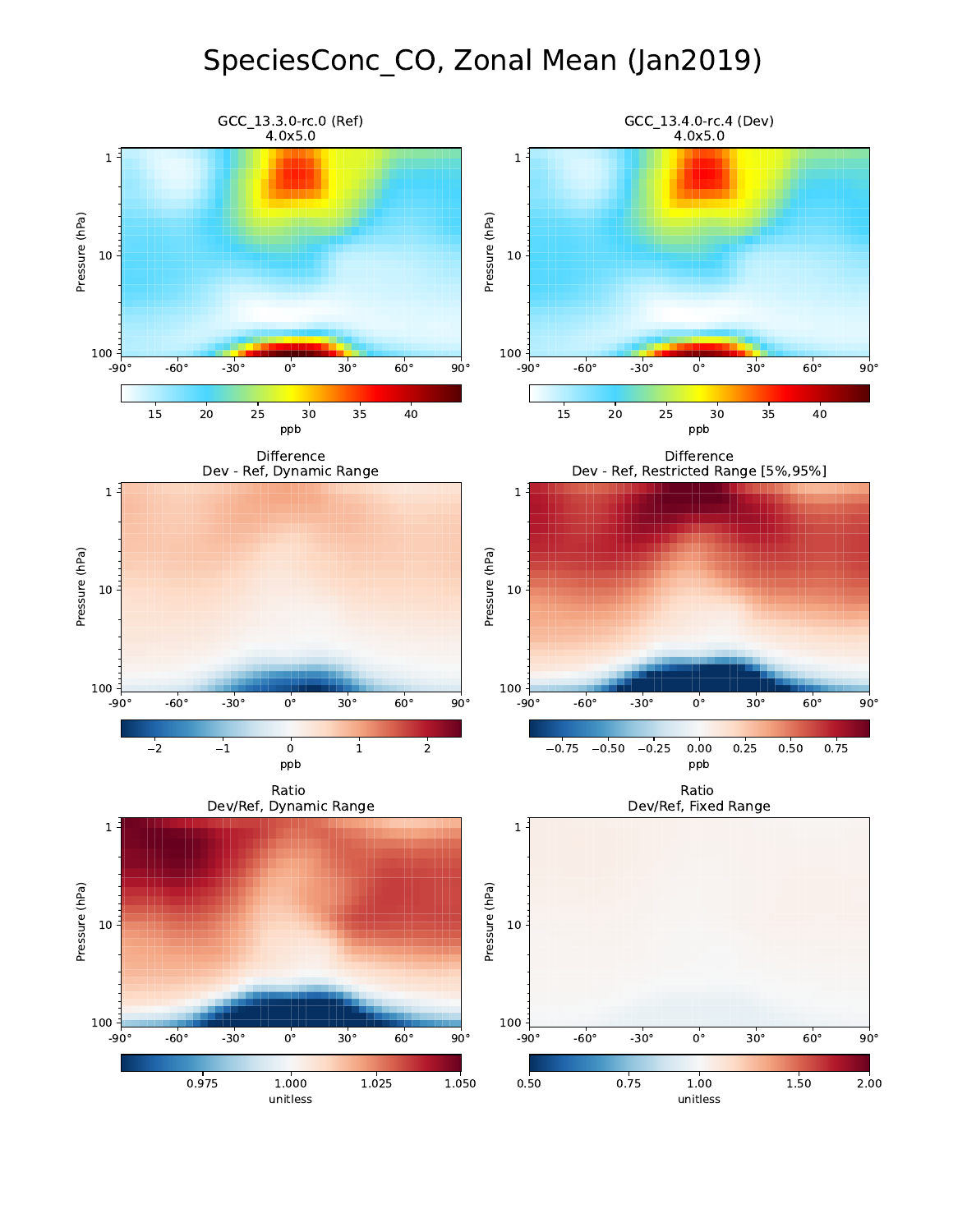## SpeciesConc\_OH, Zonal Mean (Jan2019)